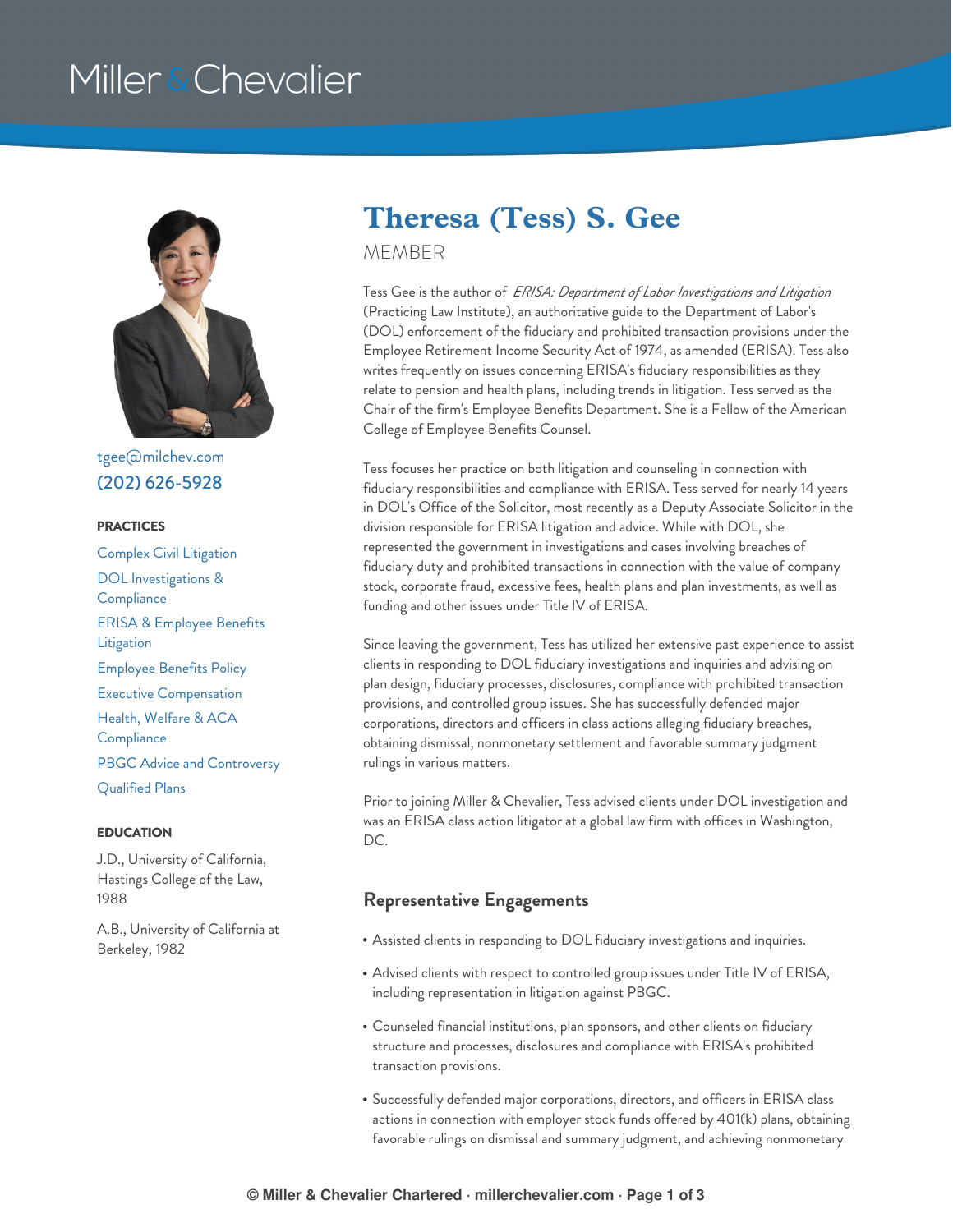## Miller & Chevalier

settlements in separate matters.

- Obtained no-action letters at conclusion of DOL fiduciary investigations.
- Defended clients in arbitration, litigation, and class actions alleging ERISA fiduciary breaches and prohibited transactions in connection with administrative expenses, investment fees charged to plans, and other fiduciary issues.

#### **Government Experience**

- Deputy Associate Solicitor, Office of the Solicitor, U.S. Department of Labor, 2005 - 2008
- Senior Trial Attorney, Office of the Solicitor, U.S. Department of Labor, 2004 2005
- ERISA Counsel, Regional Office of the Solicitor, U.S. Department of Labor, 2000 - 2004
- ERISA Trial Attorney, Regional Office of the Solicitor, U.S. Department of Labor, 1994 - 2000

#### **Rankings and Recognition**

- *Legal 500*: Labor & Employment: ERISA Litigation, 2016 2021
- *Legal 500*: Labor & Employment: Employee Benefits and Executive Compensation: Design, 2016, 2019
- *The Best Lawyers in America* ®: Litigation ERISA, 2018 2022
- *The Best Lawyers in America*  $^\circledR$ : Employee Benefits (ERISA) Law, 2020 2022
- DC Bar Capital Pro Bono Honor Roll, 2016 2018, 2020
- Secretary of Labor Exceptional Achievement Award (Litigation), 2001, 2003, 2004, 2006 - 2008
- Secretary of Labor Exceptional Achievement Award (Training), 2002, 2005

#### **Affiliations**

- Board Member and Secretary, Gary S. Tell ERISA [Scholarship](http://www.gstscholars.org/) Foundation
- Fellow, American College of Employee Benefits Counsel
- Former Co-Chair, Fiduciary Responsibility, American Bar Association Labor and Employment Section, Employee Benefits Committee
- Former Co-Chair, Civil Practice and Procedure, American Bar Association Labor and Employment Section, Employee Benefits Committee